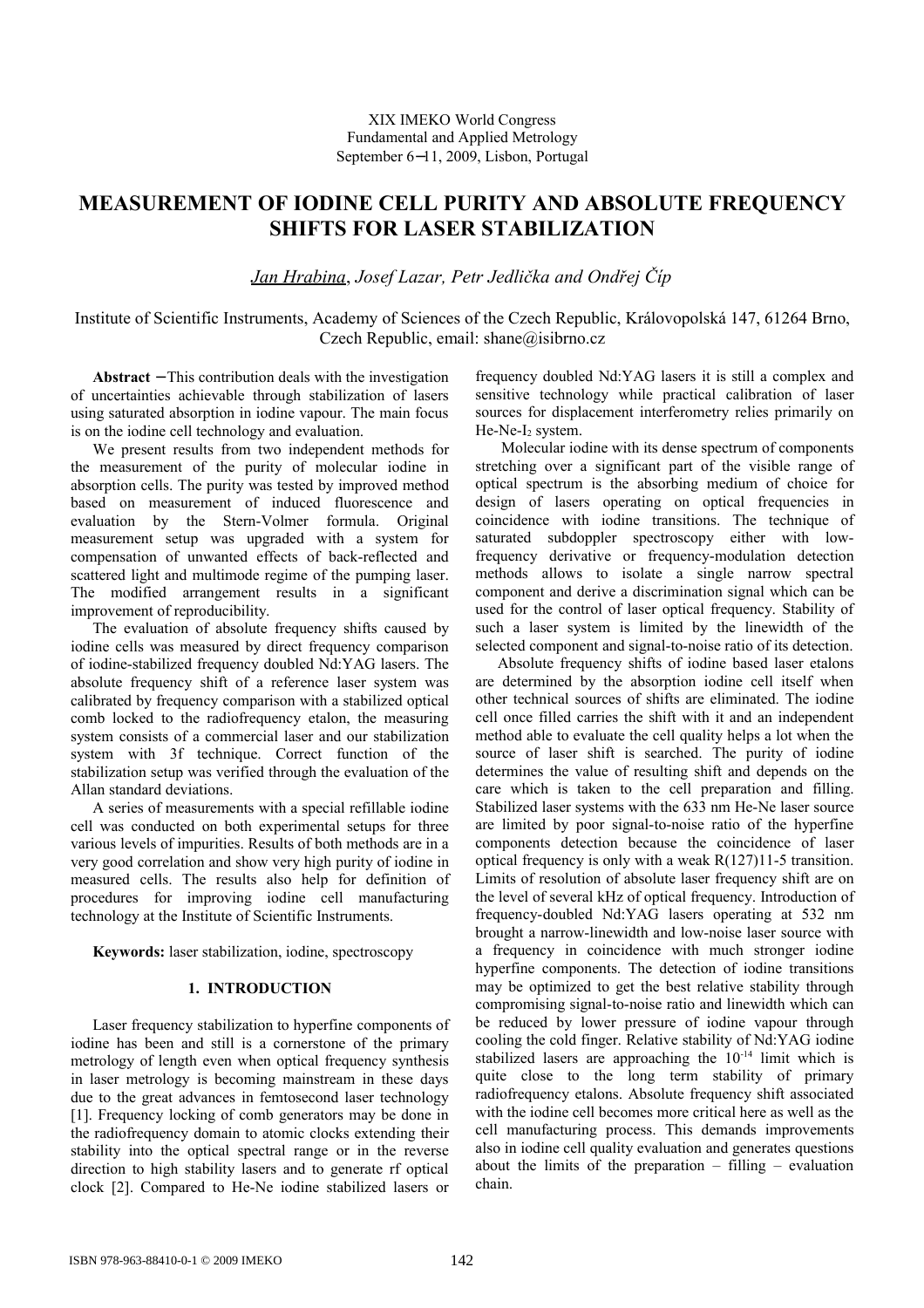To get a chance to compare the iodine cell quality and evaluate the manufacturing process we assembled an experimental setup for measurement of induced fluorescence and evaluation by the Stern-Volmer formula [7, 8] which has been used by the Bureau International des Poids et Mesures (BIPM) [9]. The aim here was to compare the results from fluorescence measurement and calculation of the Stern-Volmer coefficient with direct beat frequency measurements made with iodine-stabilized Nd:YAG lasers. Better relative stability of Nd:YAG based laser etalons seemed to be a suitable source of absolute frequency shifts evaluation with higher precision [10]. The chance to get closer to the limit of Stern-Volmer coefficient associated with zero-level of contamination in cells seemed obvious. The setup for fluorescence measurement with a noisy and mode-unstable 502 nm Argon-ion laser needed to improve significantly as well to get a reproducibility of the Stern-Volmer coefficient good enough for comparison with the absolute shift measurements.

Our first experiments with the fluorescence measurements were done with the small He-Ne- $I_2$  cells with Brewster windows and were compared to the absolute laser frequency comparison data measured previously during international laser comparisons. The results were summarized in [11]. It can be seen that the uncertainties of the absolute frequency shift measurements are on the level of several kHz. The reproducibility of the Stern-Volmer coefficient evaluation remains poor predominantly due to high level of stray light in a small-diameter and short glass tube. This motivated our effort to eliminate this influences not only through passive measures but also with quantification, active monitoring of the unwanted effects and their elimination in data post-processing. Further modification of the arrangement to incorporate longer and larger diameter cells for Nd:YAG iodine-stabilized lasers even reduced the problems with stray light and the reproducibility was significantly improved.

# **2. IODINE CELL TECHNOLOGY**

Cells made at our institute are made of fused silica glass. This material allows perfect vacuum processing at a high temperature and thus additional releasing of gasses from the walls of the cell is efficiently eliminated. Joints between the cell tube and optical windows are a critical problem. We used either welding or soldering at a high temperature over 1000° C with a special solder. This technology was preferred for the cells with Brewster angle windows.

Iodine cells designed to operate in an extracavity arrangement for stabilization of frequency doubled Nd:YAG lasers are made with plane windows equipped with antireflection coatings on both sides of each window. The coatings are a traditional multilayer structure of  $TiO<sub>2</sub>$  and  $SiO<sub>2</sub>$ , while the top covering layer is  $SiO<sub>2</sub>$ , the same material as the cell tube itself. This was intended to avoid any possible contamination of the cell. The iodine cells for Nd:YAG lasers we tested on impurities are 500 mm long to achieve acceptable signal-to-noise ratio even in a single-pass configuration. The cold finger is placed in the center and cell windows are antireflection coated, wedged and slightly tilted to further suppress reflections and etalon effects.

Preparation of the cell for filling starts with evacuation. Vacuum manifold we assembled for this purpose consists of three stage pumping – diaphragm, turbomolecular and ionization pump. The core including the attached cell is enclosed in a box with heating for degassing. The limit for the temperature is here the sensitivity of the AR coatings where 200 °C should not be exceeded. Evacuation and degassing lasts several days, sometimes up to one week and goes down to the level  $10^{-9}$  torr.

Iodine cell filling process starts with sublimation of the iodine from a commercial form into vacuum ampoules. The first sublimation is done while the tubing is vacuum pumped simultaneously. This first degree of sublimation is a crucial one, when the iodine is freed from impurities adsorbed from its surface. The next sublimation steps of the multistage process are performed only at vacuum between sealed ampoules with iodine and the impurities are removed by several types of molecular sieves. Finally the iodine is filled into the evacuated and degassed cell via a break-seal and the cell is sealed.

## **3. MEASUREMENT OF INDUCED FLUORESCENCE**

The assembly for measurement of induced fluorescence on iodine cells and evaluation by the Stern-Volmer formula was in the first step derived from the arrangement proposed by [9]. The measurement principle is based on detection of the level of induced fluorescence intensity which is here limited by several relaxation processes such as ionization, predissociation and collisional quenching. The quenching – nonradiative transitions – can be caused by collisions with either iodine molecules or by collisions with molecules or atoms of impurities (foreign-gas quenching). The last mentioned process is the one that reflects the purity by reduction of the lifetime of a state and can be evaluated by monitoring of the level of spontaneous emission from the irradiated cell.

The Stern-Volmer diagram shows a dependence of the reciprocal intensity of the detected fluorescence related to the intensity equivalent to 10 Pa iodine pressure on the inverted iodine pressure. It is based on the normalized Stern-Volmer formula that makes the measurement of the level of quenching possible and reproducible while the detection of the total value of fluorescence is technically impossible. The parameter from the normalized Stern-Volmer formula which can express the level of collisional quenching caused by impurities in the cell is the  $K_0$  coefficient representing the slope of the line of the diagram.

Our resulting arrangement uses fibre light delivery to separate the exciting laser which is also a source of excess heat, noise and vibrations due to air cooling from the apparatus. The expanded and collimated light is chopped mechanically for the purpose of synchronous detection which can eliminate any background light. Light detection is ensured by photomultipliers with a long rectangular active area which seems useful for imaging the shining laser beam through a lens. A slit-shaped aperture in front of the imaging lens reduces the stray light from cell walls. Electronic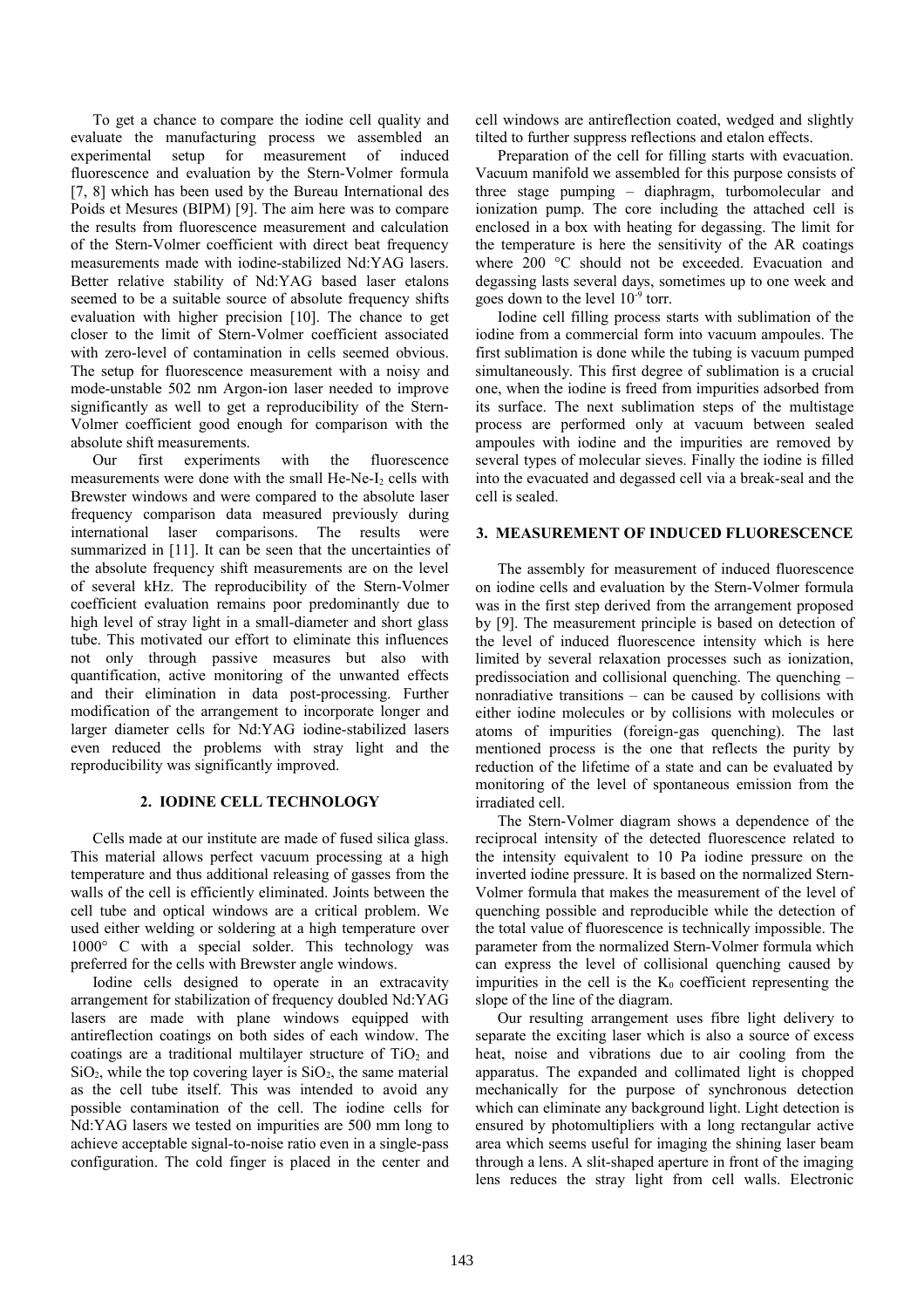processing starts with analogue lock-in detection, than sampled with analog/digital module with a controller and digital signal processor communicating with a control computer via a CAN bus. To eliminate the laser intensity noise we applied analog low-pass filtering with a cut-off frequency 1 Hz and a further digital filtering (averaging) over a period of 10 seconds.



Fig. 1. Experimental arrangement of the iodine excitation and fluorescence measuring apparatus. P – polarizer; CH – chopper; EOM – electrooptic modulator; OF – single-mode optical fiber with collimators; PD – photodetector; M – mirrors; RC – reference cell; MC – measured cell; A – aperture; L – objective with two lens and color filter; PMT – photomultiplier; BD – beam dump; TE – Peltier cooler with a radiator; LA – lock-in amplifier; TC – temperature controller; AD-DA – board with analog/digital converters and digital signal processor; PC – computer; HV – high-voltage amplifier.

Laser source for iodine excitation is an Argon-ion laser operating at the 502 nm wavelength coinciding with absorption lines in iodine characterized by a high sensitivity to collisional quenching that is caused by a long lifetime of the excited level. The strongest absorption line within the spectral width of the laser is the R(26) 62-0 of the  $^{127}I_2$ which contributes predominantly to the fluorescence measured. The laser operates mostly in a multimode regime, so the reproducibility of the measured data was strongly influenced by variations of the spectral component of the laser output power coinciding with the absorption profile of the  $R(26)$  62-0 line. First, we tried to operate the laser at low level of output power where the single-longitudinal mode regime was possible to keep for a short period of time. Still the overall instability resulted in mode-hopping and the transition of desire could not be targeted precisely. On the contrary the full power where the laser covered approx. 5 GHz of total emission linewidth proved to be a better option while the resulting noise arising from varying power spectral distribution profile was smaller. The fluorescence measurement was influenced significantly by a presence of stray light arising from the iodine cell. It proved to be difficult to suppress by covers and introduction of a set of apertures. This problem depended strongly on the configuration of the iodine cell itself and was small in case of longer and large diameter cells. In case of those with antireflection (AR) coated windows designed for different wavelength, those without AR coatings or small cells the stray light reflected from the windows incident on the cell walls caused a significant portion of useful signal going in some cases up to one third of the detected fluorescence.

Monitoring of the laser power helped to eliminate overall power fluctuations but was not enough to suppress the spectral instability. We arranged a two-level compensation of the laser instability with the help of a reference iodine cell. The reference cell with an identical arrangement of a photomultiplier and optics is held at a constant cold finger temperature a little below the laboratory environment temperature (15 °C). The output signal from the reference photomultiplier and reference detection chain with identical phase-sensitive detection relates to the fluorescence detected at the line of interest and thus to the laser power within the absorption line profile.

To separate the value of the stray light level from the total signal we used cooling of the iodine cell cold finger with liquid nitrogen. This reduces the pressure of the iodine vapor down to the negligible level where no fluorescence arising from the iodine could be detected. At this moment the photomultiplier detects only the stray light. The source of the stray light to be compensated this way is the input window of the cell and the cell tube close to the input. To avoid saturation effects it is useful to place the sensing photodetector close to the input window. In this case the level of stray light arising from the glass body of the cell is not affected by linear absorption in iodine and stays constant during the measurement process. The level of background signal due to stray light varies only corresponding to the overall output power of the laser. The whole compensation system relies on monitoring the laser power by a photodetector and on the setup with the reference cell monitoring the spectral component of the laser output power coinciding with the absorption line. In our configuration we used the output from photodetector also as a source of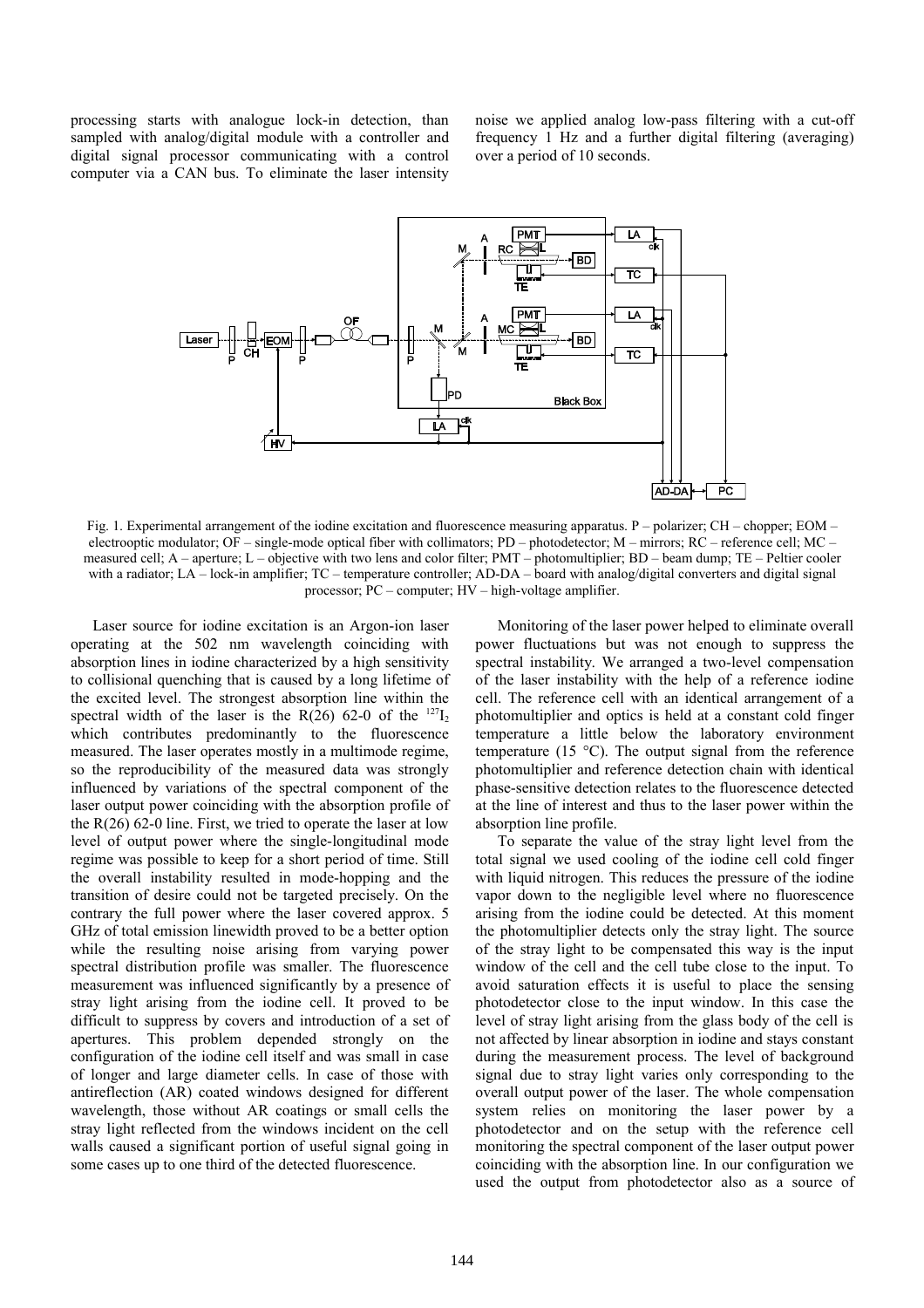reference signal for phase-sensitive detection with lock-in amplifiers to avoid unwanted phase jitter caused by phaselock loop control of the laser beam chopper. The background signal due to the stray light is present in the photomultiplier signal from the measured as well as from the reference cell. The measurement of this background with cooling to the liquid nitrogen level has to be done at the same moment both with the reference and measured cell.

The recordings of Stern-Volmer diagram showed even after all these compensations fluctuations that were correlated with the output power variations of the excitation laser. It became clear that some of the effects are non-linear and proportional compensations were not enough to get rid of them. We introduced a stabilization of the laser optical power together with fiber light delivery. The laser light coupled into the fiber was fed through polarizer and electrooptic amplitude modulator and another polarizer was placed at the output collimator. Linearly polarized light was needed for measurements of cells with Brewster-angle windows. The closing of the power stabilization feedback over the whole fiber eliminated also power and polarization fluctuations within the fiber.

The whole experiment was controlled by a PC computer with the control software programmed in the LabView environment. The temperature of the cell cold finger was set through the software due to communication with the temperature controller. All measurements were performed at least twice with ascending and descending temperature to eliminate possible hysteresis due to delayed settling of iodine pressure.

### **4. MEASUREMENT OF FREQUENCY SHIFTS**

We assembled a beat-frequency arrangement with two frequency doubled 532 nm Nd:YAG lasers stabilized by the saturated absorption spectroscopy technique to detect frequency shifts caused by iodine cell impurities. The systems used were the iodine luminescent optical frequency standard ILP I2 /532-3L from Time Base, Düsseldorf, Germany [12] with a prestabilization to a passive Fabry-Perot cavity through a frequency-modulation spectroscopy using the Pound-Drever technique [13] and single Nd:YAG laser Prometheus from Innolight, Germany with the in-line configuration of the saturated absorption spectroscopy and third-harmonic detection chain and stabilization system of our design. The optical setup was designed to allow simple exchange of the iodine cells for frequency shift measurements. The laser frequency standard ILP I2 /532-3L was calibrated by comparison with the optical frequency comb synthesizer with repetition frequency derived from GPS synchronized Rubidium clock operated in the Laboratory of primary metrology of the Czech metrology institute in Prague, Czech republic.

Conditions of the stability recording and frequency shift measurement were kept at the levels described in the recommendations issued by CIPM [14]. To eliminate the influence of residual Doppler background that may cause some frequency shift we arranged the comparison with both lasers locked to the same hyperfine component of molecular iodine, the  $a_{10}$  of the R(56) 32-0 transition. The component is also close to the center of the Doppler broadened transition so it can be expected that the flat background slope should produce minimal shifts. To resolve the direction of the frequency shift an additional acousto-optic modulator producing a specific and stable shift of 80 MHz was added. The conditions of the laser arrangement operation of the reference laser were not precisely those recommended by CIPM, while it is a commercial system but it was calibrated as a whole. The assembly for testing of the cell under investigation was kept at -15 °C of the cell cold finger, modulation depth 1 MHz and beam intensity 17 mW/ cm<sup>2</sup> . Signal-to-noise ratio in the detection chain was 1:50 at 100 Hz bandwith.

Significant improvement of signal-to-noise ratio of the beat signal and reduction of the influence of the phase jitter due to beat generated by the close-frequency modulation signals was performed by a synchronous modulation of both laser systems which reduced interference of the modulation signals. Precise equalization of both amplitude and phase was adjusted by monitoring of the beat signal with a radiofrequency spectrum analyzer and reducing the signal linewidth down to the level of a beat signal of free running unmodulated lasers. Synchronization of the modulation signals was derived directly from a single quartz oscillator and following set of dividers generating the modulation signals with adjustable attenuator and phase shifter.

Result of the stability recording confirms the stabilities that can be achieved with frequency doubled Nd:YAG stabilized laser standards of optical frequencies and approaches the  $10^{-13}$  level for integration time 100 s. The recording of Allan standard deviation in Fig. 2. shows that frequency noise of both systems is dominated by random noise fluctuations and the mean value of the detected frequency shift is not influenced by drifts. Together with careful elimination of DC offsets in the key components of the detection chain and servo loop we can consider the relative frequency shift of the pair of lasers given predominantly by the difference between absolute frequency shifts of hyperfine components of the iodine spectrum of the two cells.

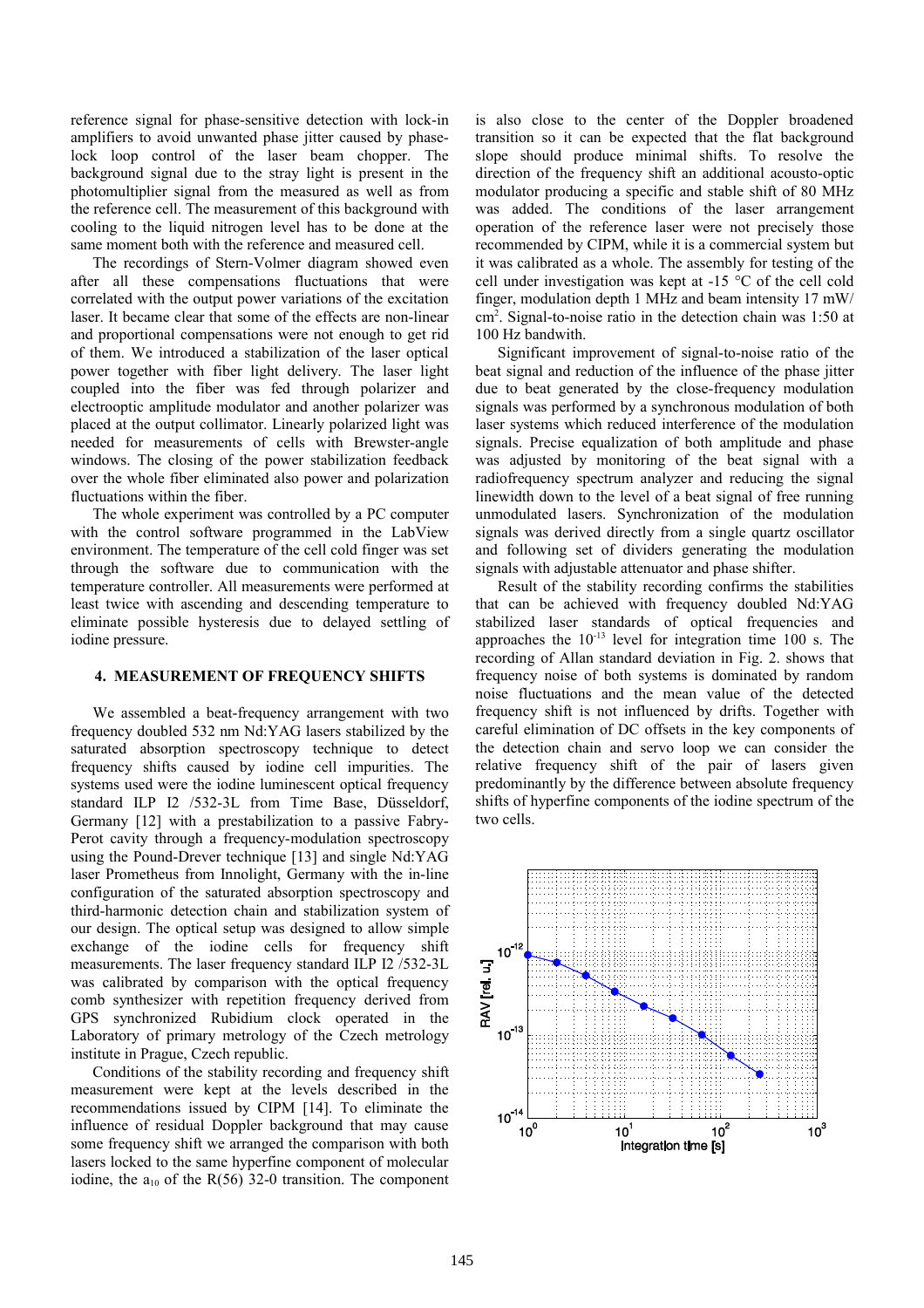Fig. 2. Recording of the Allan standard deviation of the beat signal measurement between the two iodine stabilized frequency doubled Nd:YAG lasers.

#### **5. RESULTS AND CONCLUSIONS**

The experimental tools for Stern-Volmer coefficient evaluation and absolute frequency shift measurement were intended primarily to get a useful feedback for the development of the iodine cell manufacturing technology. The process currently in use includes triple vacuum sublimation of the solid iodine into ampoules and finally into the iodine cell. We tried to test the sense of the triple sublimation by making a testing iodine cell with several break-seal valves allowing refilling through repeated welding to the vacuum manifold. The cell was 500 mm long with wedged AR coated windows nearly perpendicular to the beam axis. The cell was designed to operate in our frequency doubled Nd:YAG stabilized laser etalon.

Measurements of the level of induced fluorescence on the cell refilled three-times under different conditions are summarized in Fig. 3. in a Stern-Volmer diagram with calculated coefficients  $K_0$ . Recordings of the dependence of normalized reciprocal intensity of induced fluorescence on the reciprocal pressure are performed several times under ascending, resp. descending pressure to express the reproducibility of the measurement. Resulting coefficients together with the expressed standard deviations are in Tab. 1.



Fig. 3. Stern-Volmer diagrams of the three measurements performed on a testing iodine cell repeatedly filled through single, double and triple sublimation of iodine.

Each new filling of the testing cell was tested in a beatfrequency recording experiment of the two iodine-stabilized frequency doubled 532 nm Nd:YAG lasers. The uncertainty of the frequency difference measurements is expressed through Allan standard deviation recorded during each beatfrequency recording (Fig. 4.). This cannot cover any possible systematic frequency shifts due to changes in the many parameters of the whole stabilized laser systems such as iodine cell cold finger temperature (iodine pressure), modulation effects, electronic offsets, non-harmonic distortion of the modulation signal, etc. but all of them were adjusted according to the recommendations [14] or suppressed with great care and – most importantly – were kept constant during all the three measurements.

| No. of<br>sublimations               |                            | $\overline{c}$            | 3                           |
|--------------------------------------|----------------------------|---------------------------|-----------------------------|
| S-V coef. [Pa]                       | $K1=1,136$<br>$\pm 0.0144$ | $K2=0,777$<br>$\pm 0,007$ | $K3=0.6967$<br>$\pm 0.0058$ |
| Abs. freq. shift<br>[kHz]            | z $e = -7.0$               | z $e = -0.7$              | z $e = +0.9$                |
| Allan std. dev.<br>[r.u., for 100 s] | $2,11e-12$                 | 1,41e-12                  | 5,25e-13                    |

Tab. 1. Values of Stern-Volmer coefficients with expressed standard deviation and related absolute frequency shifts measured by a beat frequency recording with a reference laser.

The main aim of this work was to assemble and to put into operation a laboratory setup which would allow us to monitor the iodine purity of the manufactured cells with an independent method with reproducible results that would correspond with the uncertainties achievable by iodinestabilized frequency doubled Nd:YAG lasers. The measurements of the level of induced fluorescence and evaluated through Stern-Volmer normalized formula can help us as a feedback to improve the cell manufacturing, preparation and filling technology.

From the metrological point of view not only relative stability matters but also the absolute frequency shift is a question. With the present-day iodine cell technology we need to be able to resolve the iodine impurity caused shifts well below the kHz limit. Frequency doubled Nd:YAG lasers stabilized to saturation spectroscopy in iodine are able to reach or even overcome the  $10^{-13}$  limit of relative stability due to much better signal-to-noise ratio achievable at the 532 nm wavelength compared to the traditional He-Ne laser etalons operating at 633 nm. This gives the chance to extend the precision of previous investigations of iodine cell purity and related frequency shifts performed with intracavity cells of He-Ne lasers and the estimation of the resolution and sensitivity limit of the Stern-Volmer coefficient based evaluation. It would be useful to get some comparison but when we try to operate at the level of tens of the  $K_0$ coefficient there seems to be no chance to approach this resolution and level of uncertainty with the He-Ne system. At least the limiting value of  $K_0$  corresponding to no contamination which was estimated at 0,8 Pa [9] seems to correspond to our investigations.